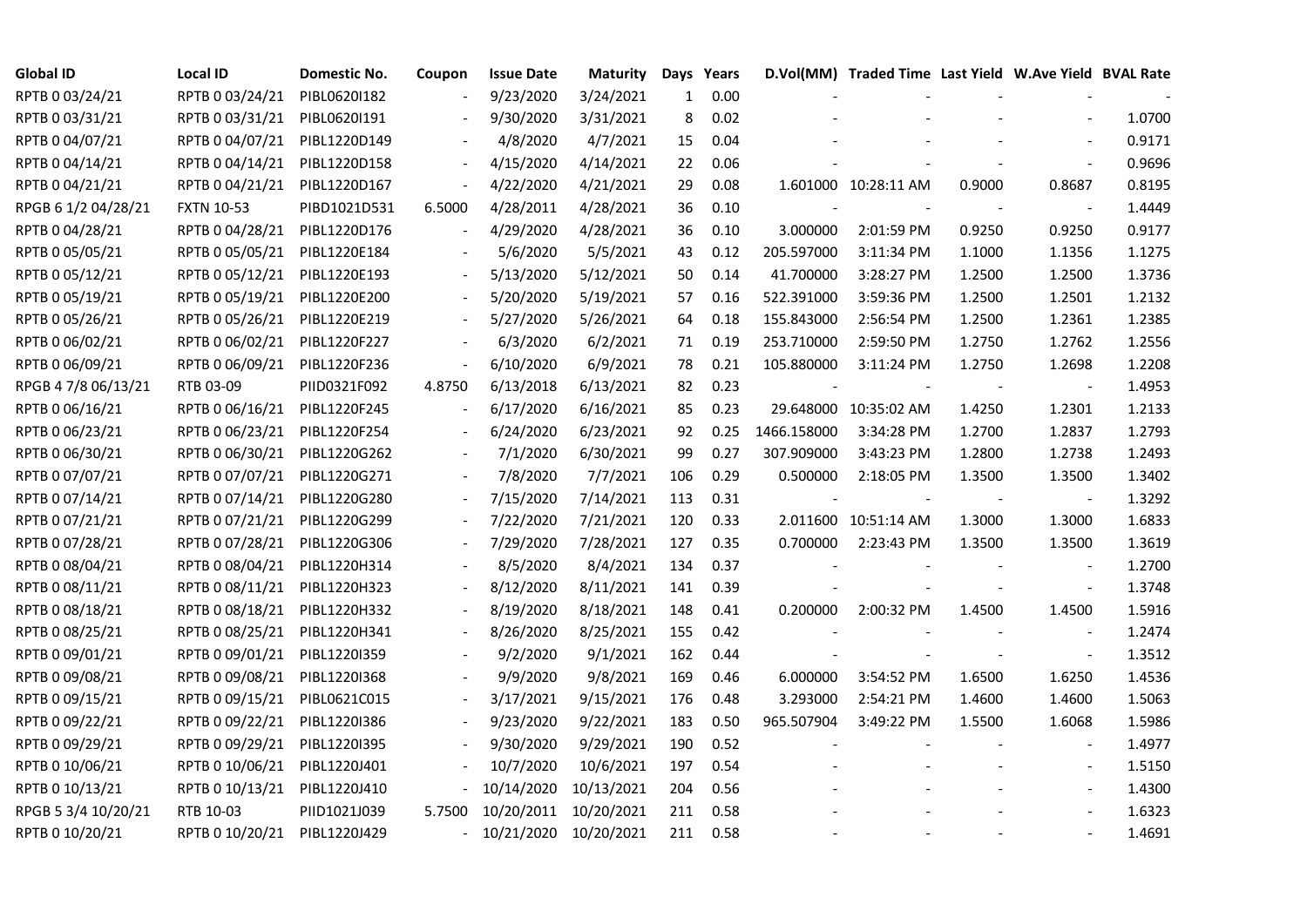| <b>Global ID</b>     | <b>Local ID</b>   | Domestic No. | Coupon                   | <b>Issue Date</b> | <b>Maturity</b> |     | Days Years |             | D.Vol(MM) Traded Time Last Yield W.Ave Yield BVAL Rate |                          |                          |        |
|----------------------|-------------------|--------------|--------------------------|-------------------|-----------------|-----|------------|-------------|--------------------------------------------------------|--------------------------|--------------------------|--------|
| RPTB 0 10/27/21      | RPTB 0 10/27/21   | PIBL1220J438 |                          | 10/28/2020        | 10/27/2021      | 218 | 0.60       |             |                                                        |                          |                          | 1.4415 |
| RPTB 0 11/03/21      | RPTB 0 11/03/21   | PIBL1220K445 |                          | 11/4/2020         | 11/3/2021       | 225 | 0.62       |             | 35.300000 11:07:27 AM                                  | 1.5250                   | 1.5250                   | 1.4000 |
| RPTB 0 11/10/21      | RPTB 0 11/10/21   | PIBL1220K454 |                          | 11/11/2020        | 11/10/2021      | 232 | 0.64       | 5.040000    | 2:01:23 PM                                             | 1.8200                   | 1.8200                   | 1.6044 |
| RPTB 0 11/17/21      | RPTB 0 11/17/21   | PIBL1220K463 |                          | 11/18/2020        | 11/17/2021      | 239 | 0.65       |             |                                                        |                          | $\overline{\phantom{a}}$ | 1.6193 |
| RPGB 5 3/4 11/24/21  | <b>FXTN 10-55</b> | PIBD1021K551 | 5.7500                   | 11/24/2011        | 11/24/2021      | 246 | 0.67       |             |                                                        |                          | $\overline{\phantom{a}}$ | 1.4658 |
| RPTB 0 11/24/21      | RPTB 0 11/24/21   | PIBL1220K472 |                          | 11/25/2020        | 11/24/2021      | 246 | 0.67       |             |                                                        |                          | $\blacksquare$           | 1.6319 |
| RPTB 0 12/01/21      | RPTB 0 12/01/21   | PIBL1220L480 |                          | 12/2/2020         | 12/1/2021       | 253 | 0.69       |             | 50.000000 11:49:18 AM                                  | 1.7000                   | 1.7000                   | 1.7383 |
| RPTB 0 12/07/21      | RPTB 0 12/07/21   | PIBL1220L499 |                          | 12/9/2020         | 12/7/2021       | 259 | 0.71       |             | 50.000000 11:49:45 AM                                  | 1.7500                   | 1.7500                   | 1.7730 |
| RPTB 0 12/15/21      | RPTB 0 12/15/21   | PIBL1220L505 |                          | 12/16/2020        | 12/15/2021      | 267 | 0.73       |             |                                                        |                          | $\overline{\phantom{a}}$ | 1.6892 |
| RPTB 0 01/05/22      | RPTB 0 01/05/22   | PIBL1221A015 |                          | 1/6/2021          | 1/5/2022        | 288 | 0.79       | 2.020000    | 2:29:21 PM                                             | 1.6000                   | 1.6000                   | 1.8250 |
| RPTB 0 01/12/22      | RPTB 0 01/12/22   | PIBL1221A024 | $\blacksquare$           | 1/13/2021         | 1/12/2022       | 295 | 0.81       |             | 71.844000 10:51:58 AM                                  | 1.7250                   | 1.7250                   | 1.7742 |
| RPGB 63/8 01/19/22   | <b>FXTN 10-54</b> | PIBD1022G545 | 6.3750                   | 7/19/2011         | 1/19/2022       | 302 | 0.83       | 68.000000   | 3:38:54 PM                                             | 1.7300                   | 1.7300                   | 1.7049 |
| RPTB 0 01/19/22      | RPTB 0 01/19/22   | PIBL1221A033 |                          | 1/20/2021         | 1/19/2022       | 302 | 0.83       |             | 1.100000 10:11:00 AM                                   | 1.6500                   | 1.6500                   | 1.7191 |
| RPGB 4 01/26/22      | <b>FXTN 05-74</b> | PIBD0522A747 | 4.0000                   | 1/26/2017         | 1/26/2022       | 309 | 0.85       | 71.300000   | 3:28:16 PM                                             | 1.8000                   | 1.7701                   | 1.7638 |
| RPTB 0 01/26/22      | RPTB 0 01/26/22   | PIBL1221A042 | $\frac{1}{2}$            | 1/27/2021         | 1/26/2022       | 309 | 0.85       | 1329.260000 | 2:19:16 PM                                             | 1.7500                   | 1.7140                   | 1.7314 |
| RPTB 0 02/02/22      | RPTB 0 02/02/22   | PIBL1221B050 |                          | 2/3/2021          | 2/2/2022        | 316 | 0.87       | 300.463000  | 3:24:36 PM                                             | 1.7500                   | 1.7408                   | 1.7644 |
| RPTB 0 02/09/22      | RPTB 0 02/09/22   | PIBL1221B069 |                          | 2/10/2021         | 2/9/2022        | 323 | 0.88       | 140.500000  | 2:44:57 PM                                             | 1.6000                   | 1.6500                   | 1.7524 |
| RPTB 0 02/16/22      | RPTB 0 02/16/22   | PIBL1221B078 | $\overline{\phantom{a}}$ | 2/17/2021         | 2/16/2022       | 330 | 0.90       | 23.491000   | 2:41:47 PM                                             | 1.8500                   | 1.8500                   | 1.7967 |
| RPTB 0 02/23/22      | RPTB 0 02/23/22   | PIBL1221B087 |                          | 2/24/2021         | 2/23/2022       | 337 | 0.92       |             |                                                        |                          | $\overline{\phantom{a}}$ | 1.9105 |
| RPTB 0 03/02/22      | RPTB 0 03/02/22   | PIBL1221C095 |                          | 3/3/2021          | 3/2/2022        | 344 | 0.94       |             |                                                        |                          | $\blacksquare$           | 1.7878 |
| RPTB 0 03/09/22      | RPTB 0 03/09/22   | PIBL1221C102 | $\blacksquare$           | 3/10/2021         | 3/9/2022        | 351 | 0.96       |             |                                                        |                          | $\sim$                   | 2.0967 |
| RPGB 15 03/14/22     | <b>FXTN 20-02</b> | PIBD2022C021 | 15.0000                  | 3/14/2002         | 3/14/2022       | 356 | 0.98       |             |                                                        |                          | $\blacksquare$           | 1.9114 |
| RPTB 0 03/16/22      | RPTB 0 03/16/22   | PIBL1221C111 |                          | 3/17/2021         | 3/16/2022       | 358 | 0.98       |             | 1.000000 10:32:50 AM                                   | 1.8750                   | 1.8750                   | 1.9063 |
| RPTB 0 03/23/22      | RPTB 0 03/23/22   | PIBL1221C120 | $\overline{\phantom{a}}$ | 3/24/2021         | 3/23/2022       | 365 | 1.00       | 1655.310000 | 3:51:47 PM                                             | 1.9000                   | 1.9439                   | 2.0009 |
| RPGB 4 3/4 07/04/22  | <b>FXTN 03-24</b> | PIBD0322G247 | 4.7500                   | 7/4/2019          | 7/4/2022        | 468 | 1.28       |             | 1.000000 11:34:48 AM                                   | 2.1500                   | 2.1500                   | 1.9166 |
| RPGB 4 7/8 08/02/22  | <b>FXTN 10-56</b> | PIBD1022H562 | 4.8750                   | 8/2/2012          | 8/2/2022        | 497 | 1.36       |             |                                                        |                          | $\blacksquare$           | 2.1297 |
| RPGB 4 3/4 09/13/22  | <b>FXTN 10-57</b> | PIBD1022I570 | 4.7500                   | 9/13/2012         | 9/13/2022       | 539 | 1.48       |             |                                                        |                          | $\sim$                   | 2.0977 |
| RPGB 12 3/4 10/17/22 | <b>FXTN 20-03</b> | PIBD2022J033 | 12.7500                  | 10/17/2002        | 10/17/2022      | 573 | 1.57       |             |                                                        |                          | $\blacksquare$           | 2.2459 |
| RPGB 4 5/8 12/04/22  | RTB 05-11         | PIID0522L114 | 4.6250                   | 12/4/2017         | 12/4/2022       | 621 | 1.70       |             | 44.646000 11:50:42 AM                                  | 2.2000                   | 2.2144                   | 2.1927 |
| RPGB 4 12/06/22      | <b>FXTN 10-58</b> | PIBD1022L585 | 4.0000                   | 12/6/2012         | 12/6/2022       | 623 | 1.71       |             |                                                        |                          | $\overline{\phantom{a}}$ | 2.2221 |
| RPGB 4 3/8 02/11/23  | RTB 03-10         | PIID0323B101 | 4.3750                   | 2/11/2020         | 2/11/2023       | 690 | 1.89       | 248.601000  | 3:55:59 PM                                             | 2.3750                   | 2.4173                   | 2.4000 |
| RPGB 13 02/20/23     | <b>FXTN 20-04</b> | PIBD2023B048 | 13.0000                  | 2/20/2003         | 2/20/2023       | 699 | 1.91       |             |                                                        | $\overline{\phantom{a}}$ | $\overline{\phantom{a}}$ | 2.4387 |
| RPGB 5 1/2 03/08/23  | <b>FXTN 05-75</b> | PIBD0523C752 | 5.5000                   | 3/8/2018          | 3/8/2023        | 715 | 1.96       |             | 0.100000 11:49:14 AM                                   | 2.7100                   | 2.7100                   | 2.3931 |
| RPGB 3 1/2 04/21/23  | <b>FXTN 07-58</b> | PIBD0723D588 | 3.5000                   | 4/21/2016         | 4/21/2023       | 759 | 2.08       |             | 10.100000 11:48:34 AM                                  | 2.7100                   | 2.6506                   | 2.6910 |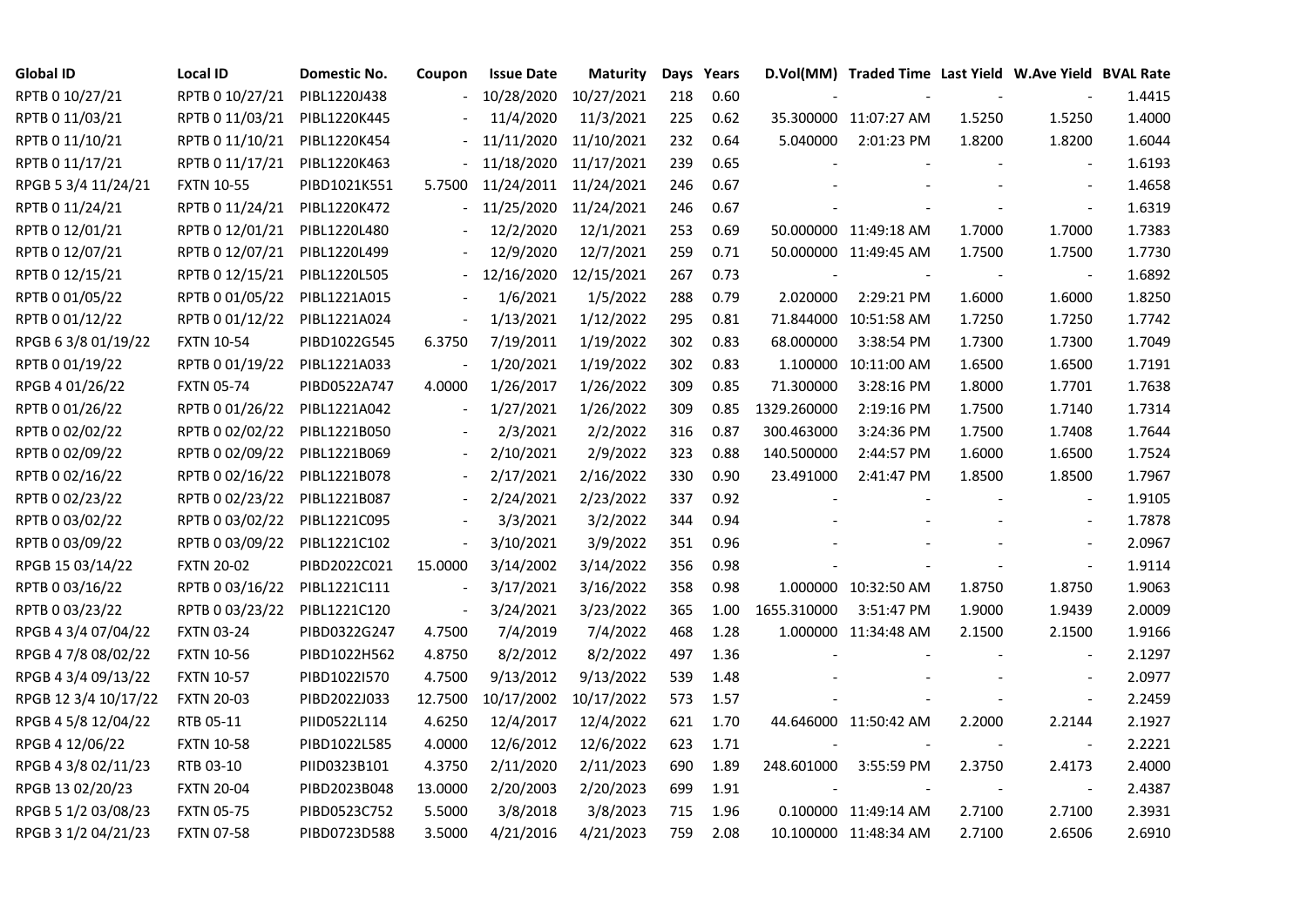| <b>Global ID</b>     | <b>Local ID</b>   | Domestic No. | Coupon  | <b>Issue Date</b> | Maturity              |     | Days Years |             | D.Vol(MM) Traded Time Last Yield W.Ave Yield BVAL Rate |        |                          |        |
|----------------------|-------------------|--------------|---------|-------------------|-----------------------|-----|------------|-------------|--------------------------------------------------------|--------|--------------------------|--------|
| RPGB 11 7/8 05/29/23 | <b>FXTN 20-05</b> | PIBD2023E054 | 11.8750 | 5/29/2003         | 5/29/2023             | 797 | 2.18       |             |                                                        |        |                          | 2.4595 |
| RPGB 3 1/4 08/15/23  | RTB 10-04         | PIID1023H046 | 3.2500  | 8/15/2013         | 8/15/2023             | 875 | 2.40       | 165.100000  | 3:59:03 PM                                             | 2.7500 | 2.8445                   | 2.8329 |
| RPGB 2 3/8 09/10/23  | <b>FXTN 03-25</b> | PIBD0323I252 | 2.3750  | 9/10/2020         | 9/10/2023             | 901 | 2.47       | 50.000000   | 3:48:05 PM                                             | 2.8700 | 2.8700                   | 2.8409 |
| RPGB 11 3/8 10/23/23 | <b>FXTN 20-06</b> | PIBD2023J068 | 11.3750 | 10/23/2003        | 10/23/2023            | 944 | 2.59       | 387.000000  | 3:00:15 PM                                             | 2.8200 | 2.8132                   | 2.7946 |
| RPGB 2 3/8 03/09/24  | RTB 03-11         | PIID0324C115 | 2.3750  | 3/9/2021          | 3/9/2024 1,082        |     | 2.96       | 1721.461000 | 3:58:56 PM                                             | 2.9300 | 2.9349                   | 2.9294 |
| RPGB 6 1/4 03/12/24  | RTB 05-12         | PIID0524C129 | 6.2500  | 3/12/2019         | 3/12/2024 1,085       |     | 2.97       | 0.900000    | 11:44:04 AM                                            | 3.0000 | 3.0000                   | 2.9650 |
| RPGB 4 1/2 04/20/24  | <b>FXTN 07-59</b> | PIBD0724D595 | 4.5000  | 4/20/2017         | 4/20/2024 1,124       |     | 3.08       | 0.500000    | 3:56:33 PM                                             | 3.1100 | 3.1100                   | 3.1631 |
| RPGB 12 3/8 06/03/24 | <b>FXTN 20-07</b> | PIBD2024F075 | 12.3750 | 6/3/2004          | 6/3/2024 1,168        |     | 3.20       |             |                                                        |        | $\blacksquare$           | 2.9561 |
| RPGB 12 7/8 08/05/24 | <b>FXTN 20-08</b> | PIBD2024H086 | 12.8750 | 8/5/2004          | 8/5/2024 1,231        |     | 3.37       |             | 5.320000 11:31:48 AM                                   | 3.2500 | 3.2500                   | 3.0126 |
| RPGB 4 1/8 08/20/24  | <b>FXTN 10-59</b> | PIBD1024H595 | 4.1250  | 8/20/2014         | 8/20/2024 1,246       |     | 3.41       |             |                                                        |        | $\blacksquare$           | 3.3483 |
| RPGB 4 1/4 10/17/24  | <b>FXTN 05-76</b> | PIBD0524J762 | 4.2500  | 10/17/2019        | 10/17/2024 1,304      |     | 3.57       |             |                                                        |        | $\blacksquare$           | 3.0573 |
| RPGB 13 3/4 11/11/24 | <b>FXTN 20-09</b> | PIBD2024K091 | 13.7500 | 11/11/2004        | 11/11/2024 1,329      |     | 3.64       |             |                                                        |        | $\blacksquare$           | 3.1010 |
| RPGB 5 3/4 04/12/25  | <b>FXTN 07-61</b> | PIBD0725D618 | 5.7500  | 4/12/2018         | 4/12/2025 1,481       |     | 4.06       |             |                                                        |        | $\overline{a}$           | 3.1111 |
| RPGB 12 1/8 04/14/25 | <b>FXTN 20-10</b> | PIBD2025D103 | 12.1250 | 4/14/2005         | 4/14/2025 1,483       |     | 4.06       |             |                                                        |        | $\blacksquare$           | 3.2178 |
| RPGB 2 5/8 08/12/25  | RTB 05-13         | PIID0525H130 | 2.6250  | 8/12/2020         | 8/12/2025 1,603       |     | 4.39       | 2962.255000 | 3:51:50 PM                                             | 3.1900 | 3.2051                   | 3.2051 |
| RPGB 3 5/8 09/09/25  | <b>FXTN 10-60</b> | PIBD10251608 | 3.6250  | 9/9/2015          | 9/9/2025 1,631        |     | 4.47       |             | 5.198356 11:50:25 AM                                   | 3.4000 | 3.4000                   | 3.2783 |
| RPGB 12 1/8 10/20/25 | <b>FXTN 20-11</b> | PIBD2025J116 | 12.1250 | 10/20/2005        | 10/20/2025 1,672      |     | 4.58       |             |                                                        |        | $\overline{\phantom{a}}$ | 3.4080 |
| RPGB 18 1/4 11/29/25 | <b>FXTN 25-01</b> | PIBD2525K015 | 18.2500 | 11/29/2000        | 11/29/2025 1,712      |     | 4.69       |             | 2.000000 11:35:15 AM                                   | 3.5500 | 3.5500                   | 3.4438 |
| RPGB 10 1/4 01/19/26 | <b>FXTN 20-12</b> | PIBD2026A122 | 10.2500 | 1/19/2006         | 1/19/2026 1,763       |     | 4.83       |             |                                                        |        | $\blacksquare$           | 3.4833 |
| RPGB 6 1/4 02/14/26  | <b>FXTN 07-62</b> | PIBD0726B627 | 6.2500  | 2/14/2019         | 2/14/2026 1,789       |     | 4.90       | 210.000000  | 3:59:34 PM                                             | 3.2500 | 3.2710                   | 3.2487 |
| RPGB 3 1/2 09/20/26  | RTB 10-05         | PIID1026I057 | 3.5000  | 9/20/2016         | 9/20/2026 2,007       |     | 5.50       | 10.550000   | 3:14:15 PM                                             | 3.7500 | 3.5431                   | 3.5331 |
| RPGB 6 1/4 10/20/26  | RTB 15-01         | PIID1526J019 | 6.2500  | 10/20/2011        | 10/20/2026 2,037      |     | 5.58       |             |                                                        |        | $\blacksquare$           | 3.5506 |
| RPGB 8 12/07/26      | <b>FXTN 20-13</b> | PIBD2026L139 | 8.0000  | 12/7/2006         | 12/7/2026 2,085       |     | 5.71       |             |                                                        |        | $\overline{a}$           | 3.7772 |
| RPGB 5 3/8 03/01/27  | RTB 15-02         | PIID1527C023 | 5.3750  | 3/1/2012          | 3/1/2027 2,169        |     | 5.94       |             |                                                        |        | $\blacksquare$           | 3.8529 |
| RPGB 4 3/4 05/04/27  | <b>FXTN 10-61</b> | PIBD1027E617 | 4.7500  | 5/4/2017          | 5/4/2027 2,233        |     | 6.11       | 1250.500000 | 3:52:48 PM                                             | 4.1000 | 4.1411                   | 4.1357 |
| RPGB 8 5/8 09/06/27  | <b>FXTN 20-14</b> | PIBD2027I140 | 8.6250  | 9/6/2007          | 9/6/2027 2,358        |     | 6.46       |             |                                                        |        | $\blacksquare$           | 4.0005 |
| RPGB 6 1/4 03/22/28  | <b>FXTN 10-63</b> | PIBD1028C635 | 6.2500  | 3/22/2018         | 3/22/2028 2,556       |     | 7.00       | 50.150000   | 2:18:39 PM                                             | 4.3500 | 4.3497                   | 4.3938 |
| RPGB 9 1/2 12/04/28  | <b>FXTN 20-15</b> | PIBD2028L151 | 9.5000  | 12/4/2008         | 12/4/2028 2,813       |     | 7.70       |             |                                                        |        | $\blacksquare$           | 4.4125 |
| RPGB 67/8 01/10/29   | <b>FXTN 10-64</b> | PIBD1029A644 | 6.8750  | 1/10/2019         | 1/10/2029 2,850       |     | 7.80       | 126.500000  | 3:52:39 PM                                             | 4.4000 | 4.4320                   | 4.4224 |
| RPGB 8 3/4 05/27/30  | <b>FXTN 20-16</b> | PIBD2030E166 | 8.7500  | 5/27/2010         | 5/27/2030 3,352       |     | 9.18       |             |                                                        |        |                          | 4.3637 |
| RPGB 2 7/8 07/09/30  | <b>FXTN 10-65</b> | PIBD1030G655 | 2.8750  | 7/9/2020          | 7/9/2030 3,395        |     | 9.30       | 125.000000  | 3:08:40 PM                                             | 4.6500 | 4.5900                   | 4.3322 |
| RPGB 12 1/2 07/28/30 | <b>FXTN 25-02</b> | PIBD2530G029 | 12.5000 | 7/28/2005         | 7/28/2030 3,414       |     | 9.35       |             |                                                        |        | $\overline{\phantom{a}}$ | 4.4519 |
| RPGB 11 1/4 01/26/31 | <b>FXTN 25-03</b> | PIBD2531A032 | 11.2500 | 1/26/2006         | 1/26/2031 3,596       |     | 9.85       |             |                                                        |        | $\overline{a}$           | 4.4725 |
| RPGB 8 07/19/31      | <b>FXTN 20-17</b> | PIBD2031G171 | 8.0000  | 7/19/2011         | 7/19/2031 3,770 10.32 |     |            | 0.875000    | 3:53:06 PM                                             | 4.6000 | 4.6971                   | 4.1951 |